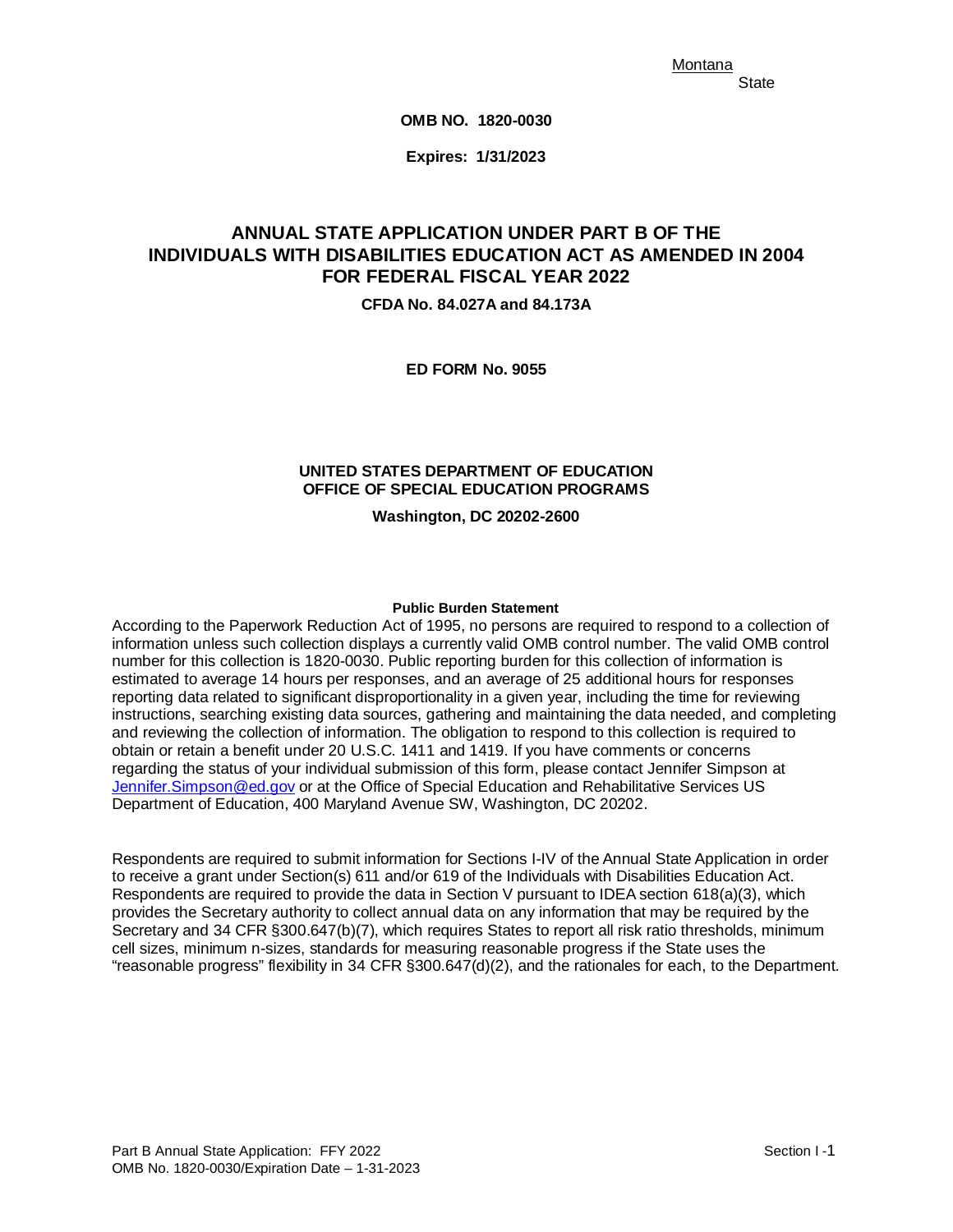# **Section I**

# **A. Submission Statement for Part B of IDEA**

Please select 1 or 2 below. Check 3 if appropriate.

- $\_X$ \_ $\_$  1. The State provides assurances that it has in effect policies and procedures to meet all Disabilities Education Act and applicable regulations (IDEA). The State is able to meet all assurances found in Section II.A of this Application. eligibility requirements of Part B of the Act as found in PL 108-446, the Individuals with
- \_\_\_\_\_ 2. The State cannot provide assurances <u>for all</u> eligibility requirements of Part B of the Act as compliance with the requirements of the IDEA, as amended, as soon as possible, and not found in PL 108-446. The State has determined that it is unable to make the assurances that are checked as 'No' in Section II.A. However, the State assures that throughout the period of this grant award the State will operate consistent with all requirements of IDEA in PL 108-446 and applicable regulations. The State will make such changes to existing policies and procedures as are necessary to bring those policies and procedures into later than June 30, 2023. The State has included the date by which it expects to complete necessary changes associated with assurances marked 'No'. (Refer to Assurances found in Section II.A.)

#### Optional:

**\_\_\_\_\_** 3. The State is submitting modifications to State policies and procedures previously submitted to the Department. These modifications are: (1) deemed necessary by the State, for example when the State revises applicable State law or regulations; (2) required by the Secretary because there is a new interpretation of the Act or regulations by a Federal court or the State's highest court; and/or (3) because of an official finding of noncompliance with Federal law or regulations.

# **B. Conditional Approval for Current Grant Year**

#### **If the State received conditional approval for the current grant year, check the appropriate statement(s) below:**

#### **1. Conditional Approval Related to Assurances in Section II.A:**

- a. Section II.A provides documentation of completion of all issues identified in the FFY 2021 conditional approval letter.
- conditional approval letter. \_\_\_\_\_ b. As noted in Section II.A, the State has not completed all issues identified in the FFY 2021

## 2. **Conditional Approval Related to Other Issues:**

- \_\_\_\_ a. The State previously submitted documentation of completion of all issues identified in the FFY 2021 conditional approval letter.
- 2021 conditional approval letter. *(Attach documentation showing completion of all issues.)*  \_\_\_\_\_ b. The State is attaching documentation of completion of all issues identified in the FFY
- \_\_\_\_\_ c. The State has not completed all issues identified in the FFY 2021 conditional approval letter. *(Attach documentation showing completion of any issues and a list of items not yet completed.)*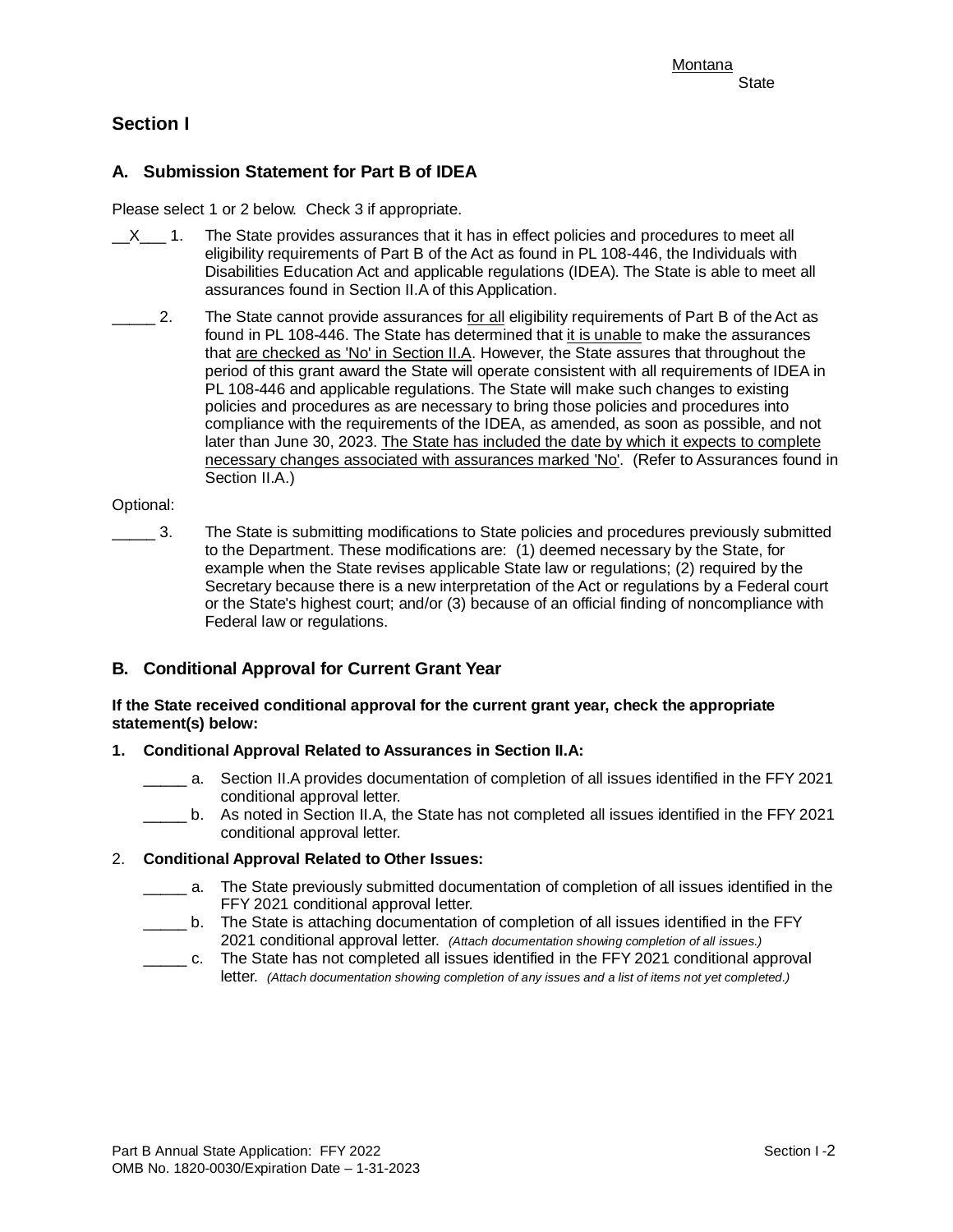# **Section II**

# **A. Assurances Related to Policies and Procedures**

 B of the Individuals with Disabilities Education Act. (20 U.S.C. 1411-1419; 34 CFR §§300.100-300.174) The State makes the following assurances that it has policies and procedures in place as required by Part

| Yes                      | No                                                                                                                                                    | <b>Assurances Related to Policies and Procedures</b>                                                                                                                                                                                                                                                                                                                                                                                                                                                                                                                                                                 |
|--------------------------|-------------------------------------------------------------------------------------------------------------------------------------------------------|----------------------------------------------------------------------------------------------------------------------------------------------------------------------------------------------------------------------------------------------------------------------------------------------------------------------------------------------------------------------------------------------------------------------------------------------------------------------------------------------------------------------------------------------------------------------------------------------------------------------|
| (Assurance is<br>given.) | (Assurance<br>cannot be<br>given. Provide<br>date on which<br>State will<br>complete<br>changes in<br>order to<br>provide<br>assurance.)<br>Check and |                                                                                                                                                                                                                                                                                                                                                                                                                                                                                                                                                                                                                      |
|                          | enter date(s)<br>as applicable                                                                                                                        |                                                                                                                                                                                                                                                                                                                                                                                                                                                                                                                                                                                                                      |
| X                        |                                                                                                                                                       | A free appropriate public education is available to all children with<br>1.<br>disabilities residing in the State between the ages of 3 and 21, inclusive,<br>including children with disabilities who have been suspended or<br>expelled, in accordance with 20 U.S.C. 1412(a)(1);<br>34 CFR §§300.101-300.108.                                                                                                                                                                                                                                                                                                     |
| X                        |                                                                                                                                                       | 2.<br>The State has established a goal of providing a full educational<br>opportunity to all children with disabilities and a detailed timetable for<br>accomplishing that goal. (20 U.S.C. 1412(a)(2);<br>34 CFR §§300.109-300.110)                                                                                                                                                                                                                                                                                                                                                                                 |
| X                        |                                                                                                                                                       | 3.<br>All children with disabilities residing in the State, including children with<br>disabilities who are homeless or are wards of the State and children<br>with disabilities attending private schools, regardless of the severity of<br>their disabilities, and who are in need of special education and related<br>services, are identified, located, and evaluated and a practical method<br>is developed and implemented to determine which children with<br>disabilities are currently receiving needed special education and related<br>services in accordance with 20 U.S.C. 1412(a)(3); 34 CFR §300.111. |
| X                        |                                                                                                                                                       | An individualized education program, or an individualized family service<br>4.<br>plan that meets the requirements of section 636(d), is developed,<br>reviewed, and revised for each child with a disability in accordance with<br>34 CFR §§300.320 through 300.324, except as provided in<br>§§300.300(b)(3) and 300.300(b)(4). (20 U.S.C. 1412(a)(4);<br>34 CFR §300.112)                                                                                                                                                                                                                                         |
| X                        |                                                                                                                                                       | 5.<br>To the maximum extent appropriate, children with disabilities, including<br>children in public or private institutions or other care facilities, are<br>educated with children who are not disabled, and special classes,<br>separate schooling, or other removal of children with disabilities from<br>the regular educational environment occurs only when the nature or<br>severity of the disability of a child is such that education in regular<br>classes with the use of supplementary aids and services cannot be                                                                                     |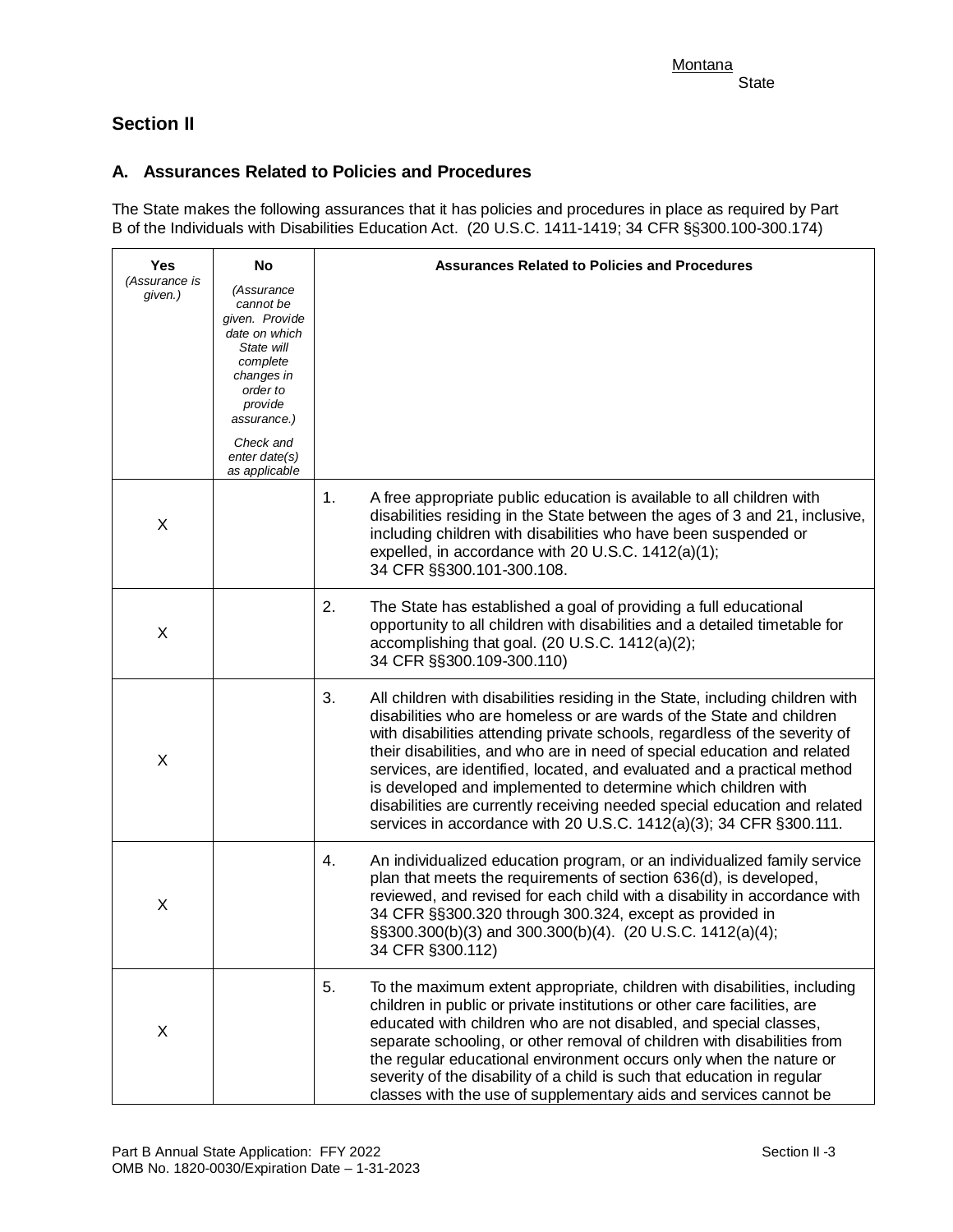**Montana** 

|                                                                                                                                            | State |
|--------------------------------------------------------------------------------------------------------------------------------------------|-------|
| achieved satisfactorily in accordance with 20 U.S.C. 1412(a)(5)(A)-(B);<br>34 CFR §§300.114-300.120.                                       |       |
| Children with disabilities and their parents are afforded the procedural<br>cofequards required by 24 CED 88200 500 through 200 526 and in |       |

| X           | 6.  | Children with disabilities and their parents are afforded the procedural<br>safeguards required by 34 CFR §§300.500 through 300.536 and in<br>accordance with 20 U.S.C. 1412(a)(6); 34 CFR §300.121.                                                                                                                                                                                                                                                                                                                                                                                                                                                                                                                                                                                                                                                                                                              |
|-------------|-----|-------------------------------------------------------------------------------------------------------------------------------------------------------------------------------------------------------------------------------------------------------------------------------------------------------------------------------------------------------------------------------------------------------------------------------------------------------------------------------------------------------------------------------------------------------------------------------------------------------------------------------------------------------------------------------------------------------------------------------------------------------------------------------------------------------------------------------------------------------------------------------------------------------------------|
| X           | 7.  | Children with disabilities are evaluated in accordance with<br>34 CFR §§300.300 through 300.311. (20 U.S.C. 1412(a)(7);<br>34 CFR §300.122)                                                                                                                                                                                                                                                                                                                                                                                                                                                                                                                                                                                                                                                                                                                                                                       |
| X           | 8.  | Agencies in the State comply with 34 CFR §§300.610 through 300.626<br>(relating to the confidentiality of records and information).<br>(20 U.S.C. 1412(a)(8); 34 CFR §300.123)                                                                                                                                                                                                                                                                                                                                                                                                                                                                                                                                                                                                                                                                                                                                    |
| $\mathsf X$ | 9.  | Children participating in early intervention programs assisted under Part<br>C, and who will participate in preschool programs assisted under this<br>part, experience a smooth and effective transition to those preschool<br>programs in a manner consistent with section 637(a)(9). By the third<br>birthday of such a child, an individualized education program or, if<br>consistent with 34 CFR §300.323(b) and section 636(d), an<br>individualized family service plan, has been developed and is being<br>implemented for the child. The local educational agency will participate<br>in transition planning conferences arranged by the designated lead<br>agency under section 635(a)(10). (20 U.S.C. 1412(a)(9);<br>34 CFR §300.124)                                                                                                                                                                  |
| $\mathsf X$ | 10. | Agencies in the State, and the SEA if applicable, comply with the<br>requirements of 34 CFR §§300.130 through 300.148 (relating to<br>responsibilities for children in private schools), including that to the<br>extent consistent with the number and location of children with<br>disabilities in the State who are enrolled by their parents in private<br>elementary schools and secondary schools in the school district served<br>by a local educational agency, provision is made for the participation of<br>those children in the program assisted or carried out under this part by<br>providing for such children special education and related services in<br>accordance with the requirements found in 34 CFR §§300.130 through<br>300.148 unless the Secretary has arranged for services to those<br>children under subsection (f) [By pass]. (20 U.S.C. 1412(a)(10);<br>34 CFR §§300.129-300.148) |
| X           | 11. | The State educational agency is responsible for ensuring that the<br>requirements of Part B are met including the requirements of<br>34 CFR §§300.113, 300.149, 300.150 through 300.153, and 300.175<br>and 300.176 and that the State monitors and enforces the requirements<br>of Part B in accordance with 34 CFR §§300.600-300.602 and 300.606-<br>300.608. (20 U.S.C. 1412(a)(11); 34 CFR §300.149)                                                                                                                                                                                                                                                                                                                                                                                                                                                                                                          |
| X           | 12. | The Chief Executive Officer of a State or designee of the officer shall<br>ensure that an interagency agreement or other mechanism for<br>interagency coordination is in effect between each public agency<br>described in subparagraph (b) of 34 CFR §300.154 and the State<br>educational agency, in order to ensure that all services described in<br>paragraph (b)(1)(i) that are needed to ensure a free appropriate public<br>education are provided, including the provision of such services during                                                                                                                                                                                                                                                                                                                                                                                                       |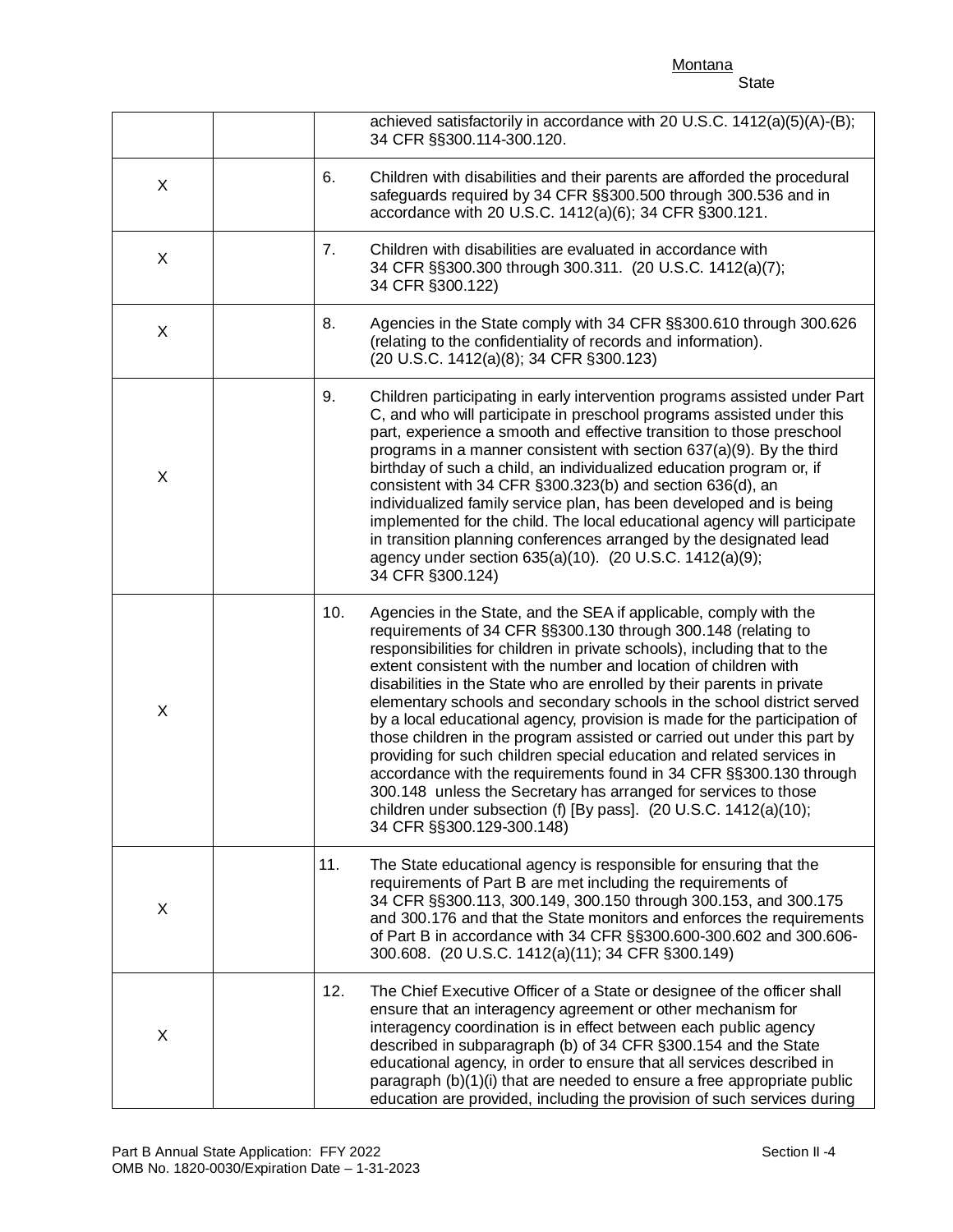**Montana** State

|   |     | the pendency of any dispute under §300.154(a)(3). Such agreement or<br>mechanism shall meet the requirements found in<br>20 U.S.C. 1412(a)(12)(A)-(C); 34 CFR §300.154.                                                                                                                                                                                                                                                                                                                      |
|---|-----|----------------------------------------------------------------------------------------------------------------------------------------------------------------------------------------------------------------------------------------------------------------------------------------------------------------------------------------------------------------------------------------------------------------------------------------------------------------------------------------------|
| X | 13. | The State educational agency will not make a final determination that a<br>local educational agency is not eligible for assistance under this part<br>without first affording that agency reasonable notice and an opportunity<br>for a hearing. (20 U.S.C. 1412(a)(13); 34 CFR §300.155)                                                                                                                                                                                                    |
| X | 14. | The State educational agency has established and maintains<br>qualifications to ensure that personnel necessary to carry out this part<br>are appropriately and adequately prepared and trained, including that<br>those personnel have the content knowledge and skills to serve children<br>with disabilities as noted in 20 U.S.C. $1412(a)(14)(A)$ -(E), as amended<br>by the Every Student Succeeds Act; 34 CFR §300.156.                                                               |
| X | 15. | The State has established goals for the performance of children with<br>disabilities in the State that meet the requirements found in<br>20 U.S.C. 1412(a)(15)(A)-(C), as amended by the Every Student<br>Succeeds Act; 34 CFR §300.157.                                                                                                                                                                                                                                                     |
| X | 16. | All children with disabilities are included in all general State and<br>districtwide assessment programs, including assessments described<br>under section 1111 of the Elementary and Secondary Education Act of<br>1965, with appropriate accommodations and alternate assessments<br>where necessary and as indicated in their respective individualized<br>education programs as noted in 20 U.S.C. 1412(a)(16)(A)-(E); as<br>amended by the Every Student Succeeds Act; 34 CFR §300.160. |
| X | 17. | Funds paid to a State under this part will be expended in accordance<br>with all the provisions of Part B including 20 U.S.C. 1412(a)(17)(A)-(C);<br>34 CFR §300.162.                                                                                                                                                                                                                                                                                                                        |
| X | 18. | The State will not reduce the amount of State financial support for<br>special education and related services for children with disabilities, or<br>otherwise made available because of the excess costs of educating<br>those children, below the amount of that support for the preceding fiscal<br>year, unless a waiver is granted, in accordance with<br>20 U.S.C. 1412(a)(18)(A)-(D); 34 CFR §§300.163 through 300.164.                                                                |
| X | 19. | Prior to the adoption of any policies and procedures needed to comply<br>with this section (including any amendments to such policies and<br>procedures), the State ensures that there are public hearings, adequate<br>notice of the hearings, and an opportunity for comment available to the<br>general public, including individuals with disabilities and parents of<br>children with disabilities. (20 U.S.C. 1412(a)(19); 34 CFR §300.165)                                            |
| X | 20. | In complying with 34 CFR §§300.162 and 300.163, a State may not use<br>funds paid to it under this part to satisfy State-law mandated funding<br>obligations to local educational agencies, including funding based on<br>student attendance or enrollment, or inflation. (20 U.S.C. 1412(a)(20);<br>34 CFR §300.166)                                                                                                                                                                        |
| X | 21. | The State has established and maintains an advisory panel for the<br>purpose of providing policy guidance with respect to special education                                                                                                                                                                                                                                                                                                                                                  |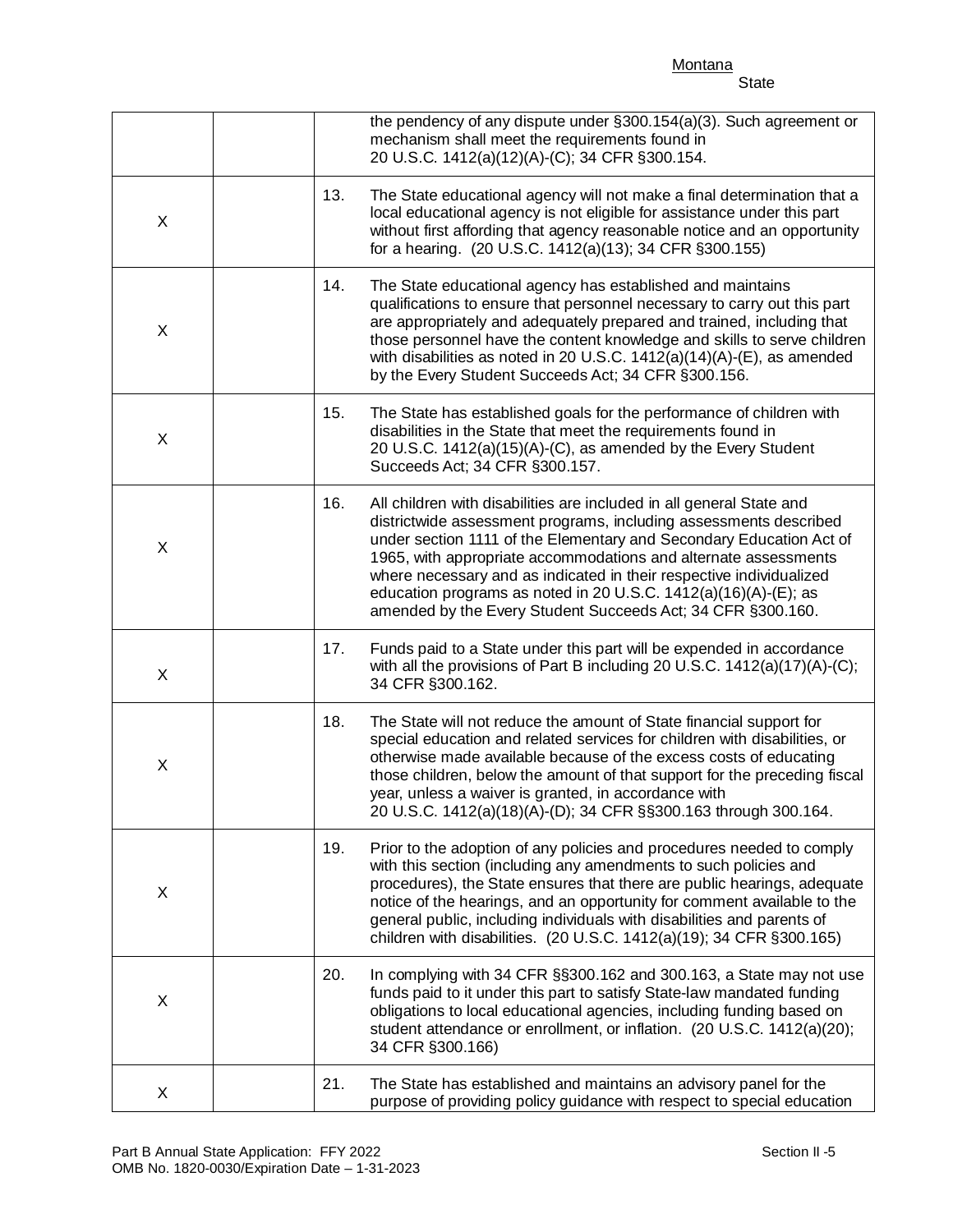Montana **State** 

## 20 U.S.C. 1412(a)(21)(A)-(D); 34 CFR §§300.167-300.169. 20 U.S.C. 1412(a)(22)(A)-(B); 34 CFR §300.170. 20 U.S.C. 1412(a)(23)(A) and (D); 34 CFR §300.172. procurement contract, or other practice or instrument used for purchase produced in, or may be rendered in, specialized formats. (20 U.S.C. 1412(a)(23)(C); 34 CFR §300.172) print disabilities in a timely manner. (20 U.S.C. 1412(a)(23)(B); 34 CFR §300.172) impairment described in 34 CFR §300.8. (20 U.S.C 1412(a)(24); 34 CFR §300.173) and related services for children with disabilities in the State as found in X 22. The State educational agency examines data, including data disaggregated by race and ethnicity, to determine if significant discrepancies are occurring in the rate of long-term suspensions and expulsions of children with disabilities in accordance with X 23a. The State adopts the National Instructional Materials Accessibility Standard for the purposes of providing instructional materials to blind persons or other persons with print disabilities, in a timely manner after the publication of the National Instructional Materials Accessibility Standard in the Federal Register in accordance with 23b. *(Note: Check either "23b.1" or "23b.2" whichever applies.*  X 23b.1 The State educational agency coordinates with the National Instructional Materials Access Center and not later than 12/03/06 the SEA as part of any print instructional materials adoption process, of print instructional materials enters into a written contract with the publisher of the print instructional materials to: require the publisher to prepare and, on or before delivery of the print instructional materials, provide to the National Instructional Materials Access Center, electronic files containing the contents of the print instructional materials using the National Instructional Materials Accessibility Standard; or • purchase instructional materials from the publisher that are 23b.2 The State educational agency has chosen not to coordinate with the National Instructional Materials Access Center but assures that it will provide instructional materials to blind persons or other persons with X 24. The State has in effect, consistent with the purposes of the IDEA and with section 618(d) of the Act, policies and procedures designed to prevent the inappropriate overidentification or disproportionate representation by race and ethnicity of children as children with disabilities, including children with disabilities with a particular

| X | The State educational agency shall prohibit State and local educational<br>25.<br>agency personnel from requiring a child to obtain a prescription for a<br>substance covered by the Controlled Substances Act (21 U.S.C. 812(c))<br>as a condition of attending school, receiving an evaluation under<br>34 CFR §§300.300 through 300.311, or receiving services under the<br>IDEA as described in 20 U.S.C. 1412(a)(25)(A)-(B); 34 CFR §300.174. |
|---|----------------------------------------------------------------------------------------------------------------------------------------------------------------------------------------------------------------------------------------------------------------------------------------------------------------------------------------------------------------------------------------------------------------------------------------------------|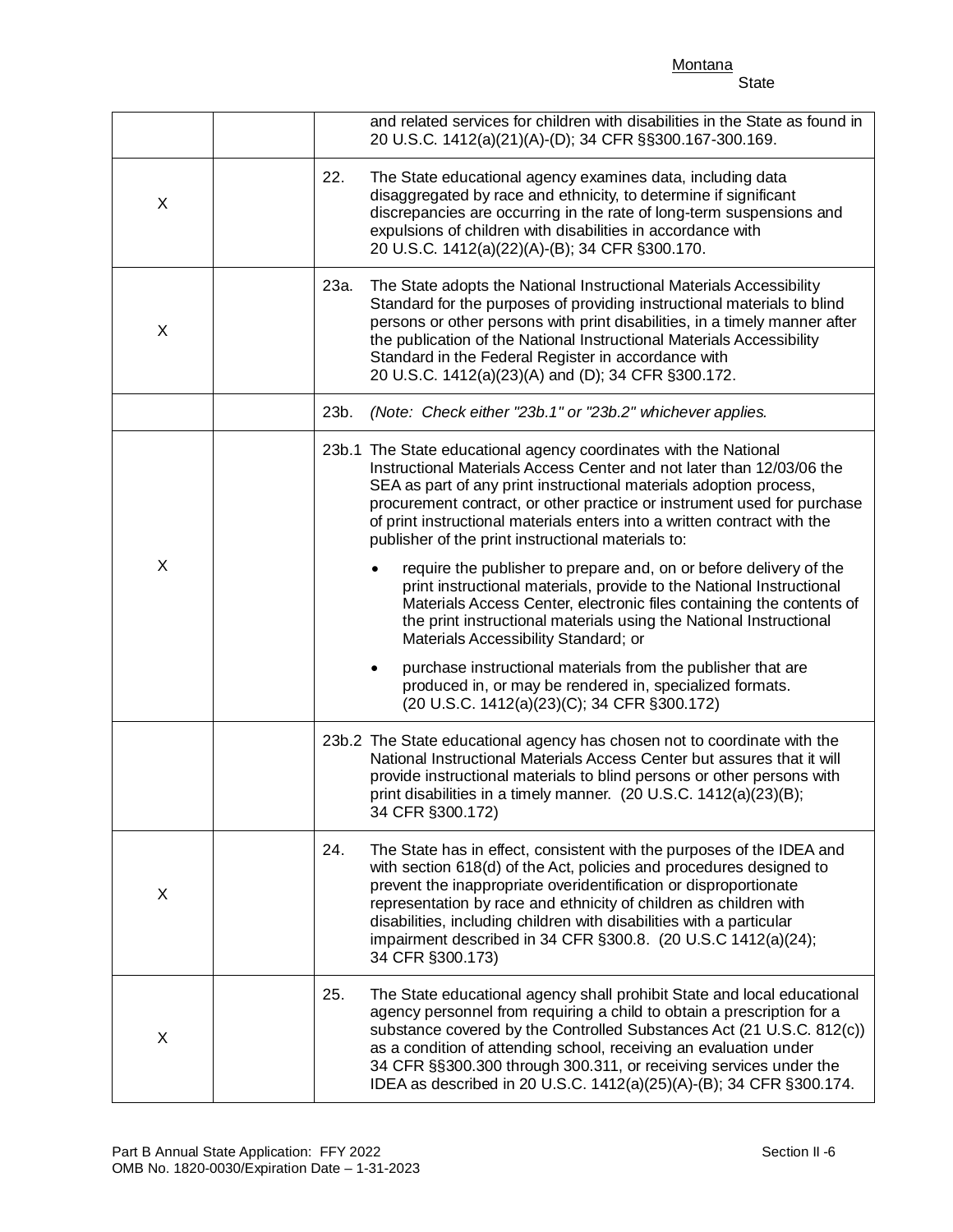# **B. Other Assurances**

The State also makes the following assurances:

| <b>Yes</b> | <b>Other Assurances</b>                                                                                                                                                                                                                                                                                                                                                                                                                                                                                                                                                   |
|------------|---------------------------------------------------------------------------------------------------------------------------------------------------------------------------------------------------------------------------------------------------------------------------------------------------------------------------------------------------------------------------------------------------------------------------------------------------------------------------------------------------------------------------------------------------------------------------|
| X          | 1. The State shall distribute any funds the State does not reserve under 20 U.S.C. 1411(e) to<br>local educational agencies (including public charter schools that operate as local educational<br>agencies) in the State that have established their eligibility under section 613 for use in<br>accordance with this part as provided for in 20 U.S.C. 1411(f)(1)-(3); 34 CFR §300.705.                                                                                                                                                                                 |
| X          | 2. The State shall provide data to the Secretary on any information that may be required by the<br>Secretary. (20 U.S.C. 1418(a)(3); 34 CFR §§300.640-300.645.)                                                                                                                                                                                                                                                                                                                                                                                                           |
| X          | 3. The State, local educational agencies, and educational service agencies shall use fiscal<br>control and fund accounting procedures that insure proper disbursement of and accounting for<br>Federal funds. (34 CFR §76.702)                                                                                                                                                                                                                                                                                                                                            |
| X          | As applicable, the assurance in OMB Standard Form 424B (Assurances for Non-Construction<br>4.<br>Programs), relating to legal authority to apply for assistance; access to records; conflict of<br>interest; merit systems; nondiscrimination; Hatch Act provisions; labor standards; flood<br>insurance; environmental standards; wild and scenic river systems; historic preservation;<br>protection of human subjects; animal welfare; lead-based paint; Single Audit Act; and general<br>agreement to comply with all Federal laws, executive orders and regulations. |

# **C. Certifications**

The State is providing the following certifications:

| Yes      | <b>Certifications</b>                                                                                                                                                                                                                                                                                                                                                                                                                                                                                                                                                                                                                                                                                                                                               |
|----------|---------------------------------------------------------------------------------------------------------------------------------------------------------------------------------------------------------------------------------------------------------------------------------------------------------------------------------------------------------------------------------------------------------------------------------------------------------------------------------------------------------------------------------------------------------------------------------------------------------------------------------------------------------------------------------------------------------------------------------------------------------------------|
|          | The State certifies that ED Form 80-0013, Certification Regarding Lobbying, is on file with the<br>1.<br>Secretary of Education.                                                                                                                                                                                                                                                                                                                                                                                                                                                                                                                                                                                                                                    |
| X        | With respect to the Certification Regarding Lobbying, the State recertifies that no Federal<br>appropriated funds have been paid or will be paid to any person for influencing or attempting<br>to influence an officer or employee of any agency, a Member of Congress, an officer or<br>employee of Congress, or an employee of a Member of Congress in connection with the<br>making or renewal of Federal grants under this program; that the State shall complete and<br>submit Standard Form-LLL, "Disclosure Form to Report Lobbying," when required (34 CFR<br>Part 82, Appendix B); and that the State Agency shall require the full certification, as set forth<br>in 34 CFR Part 82, Appendix A, in the award documents for all sub awards at all tiers. |
| X        | The State certifies that certification in the Education Department General Administrative<br>2.<br>Regulations (EDGAR) at 34 CFR §76.104 relating to State eligibility, authority and approval to<br>submit and carry out the provisions of its State application, and consistency of that application<br>with State law are in place within the State.                                                                                                                                                                                                                                                                                                                                                                                                             |
| $\times$ | 3. The State certifies that the arrangements to establish responsibility for services pursuant to<br>20 U.S.C. 1412(a)(12)(A)-(C); 34 CFR §300.154 (or 20 U.S.C. 1412(a)(12)(A));<br>34 CFR §300.154(a) are current. This certification must be received prior to the expenditure<br>of any funds reserved by the State under 20 U.S.C. 1411(e)(1); 34 CFR §300.171.                                                                                                                                                                                                                                                                                                                                                                                                |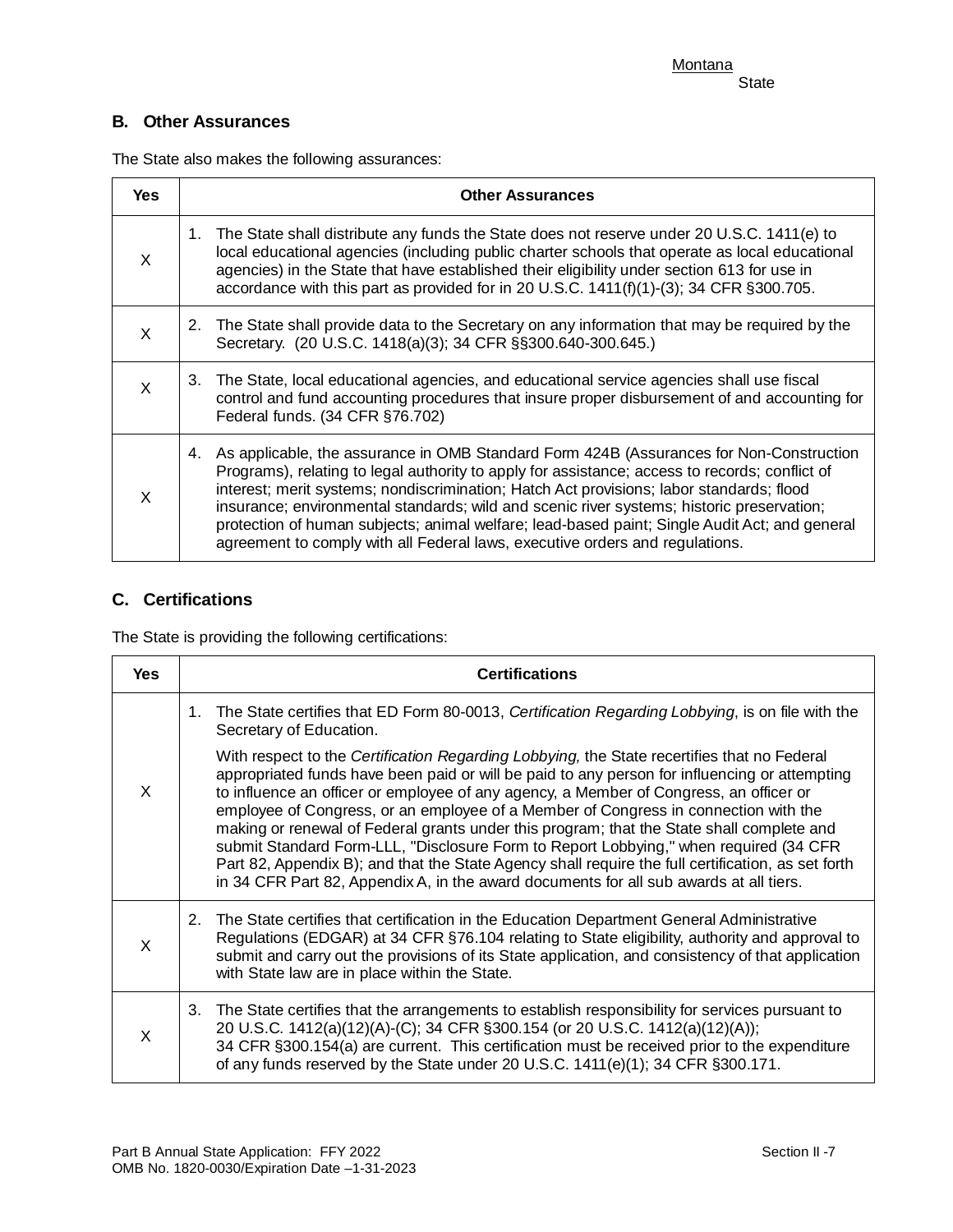## **D. Statement**

 the certifications required in Section II.C of this application. These provisions meet the requirements of the Part B of the Individuals with Disabilities Education Act as found in PL 108-446. The State will I certify that the State of Montana can make the assurances checked as 'yes' in Section II.A and II.B and operate its Part B program in accordance with all of the required assurances and certifications.

 as possible, and not later than June 30, 2023. (34 CFR § 76.104) If any assurances have been checked 'no', I certify that the State will operate throughout the period of this grant award consistent with the requirements of the IDEA ,as found in PL 108-446 and any applicable regulations, and will make such changes to existing policies and procedures as are necessary to bring those policies and procedures into compliance with the requirements of the IDEA, as amended, as soon

I, the undersigned authorized official of the

Montana Office of Public Instruction,

*(Name of State and official name of State agency)* 

am designated by the Governor of this State to submit this application for FFY 2022 funds under Part B of the Individuals with Disabilities Education Act (IDEA).

Printed/Typed Name of Authorized Representative of the State:

Elsie Arntzen

Title of Authorized Representative of the State:

Montana Superintendent of Public Instruction

Signature:

Date: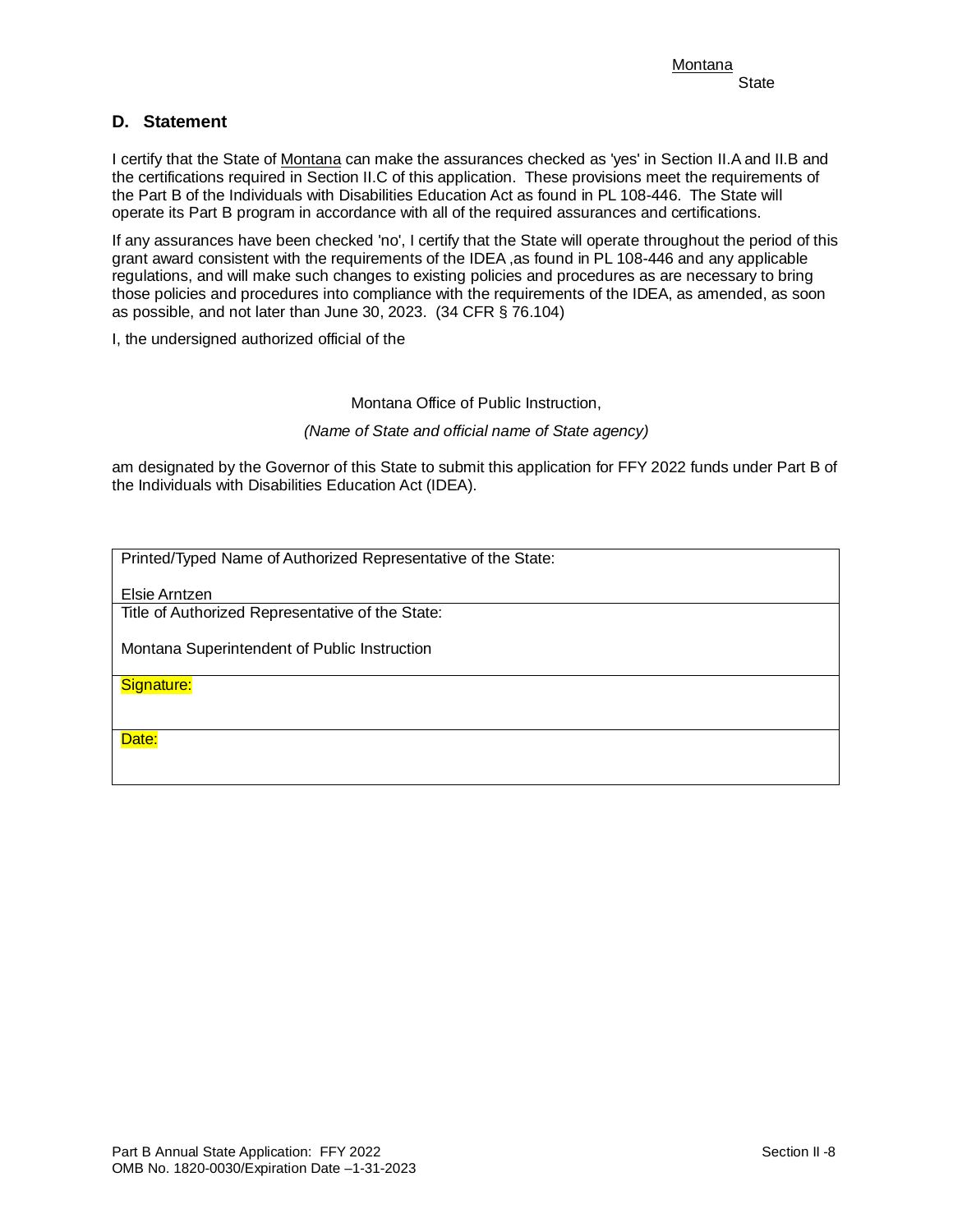# **Section III**

## **Description of Use of Funds Under Part B of the Individuals with Disabilities Education Act—20 U.S.C. 1411(e)(5); 34 CFR § 300.171**

States must provide the Description of Use of Funds by completing and submitting the Excel Interactive Spreadsheet with the FFY 2022 Application.

 Describe how the amount retained by the State educational agency under 20 U.S.C. 1411(e)(1) will be used to meet the following activities under Part B. (20 U.S.C. 1411(e)(1)-(3), (6) and (7).) The 1411(e)(1) and (2).[1](#page-8-0) The dollar amounts **listed in the Excel Interactive Spreadsheet** by the State for Department annually identifies for States the maximum amounts that a State may retain under Section administration and for other State activities should add up to less or equal to the dollar amount provided to the State by the Department for each of these activities.

**Enter whole dollar amounts (do not enter cents) in appropriate cells on the State's Excel Interactive Worksheet. The Excel Interactive Spreadsheet must be submitted as part of the State's application.** 

 Describe the process used to get input from LEAs regarding the distribution of amounts among activities described in the Excel Interactive Spreadsheet to meet State priorities. (20 U.S.C. 1411(e)(5)(B); 34 CFR § 300.704)

 $\overline{a}$ 

<span id="page-8-0"></span> administration under this section for fiscal year 2004 or \$800,000 (adjusted in accordance with 20 U.S.C. 1411(e)(1)(B)), whichever is greater; and each outlying area may reserve for each fiscal year not more than 5 percent of the amount the outlying area receives  $1$ Each State may reserve for each fiscal year not more than the maximum amount the State was eligible to reserve for State under 20 U.S.C. 1411(b)(1) for the fiscal year or \$35,000, whichever is greater.

 For each fiscal year beginning with fiscal year 2005, the Secretary shall cumulatively adjust: 1) the maximum amount the State was eligible to reserve for State administration under this part for fiscal year 2004; and 2) \$800,000, by the rate of inflation as measured by the percentage increase, if any, from the preceding fiscal year in the Consumer Price Index For All Urban Consumers, published by the Bureau of Labor Statistics of the Department of Labor.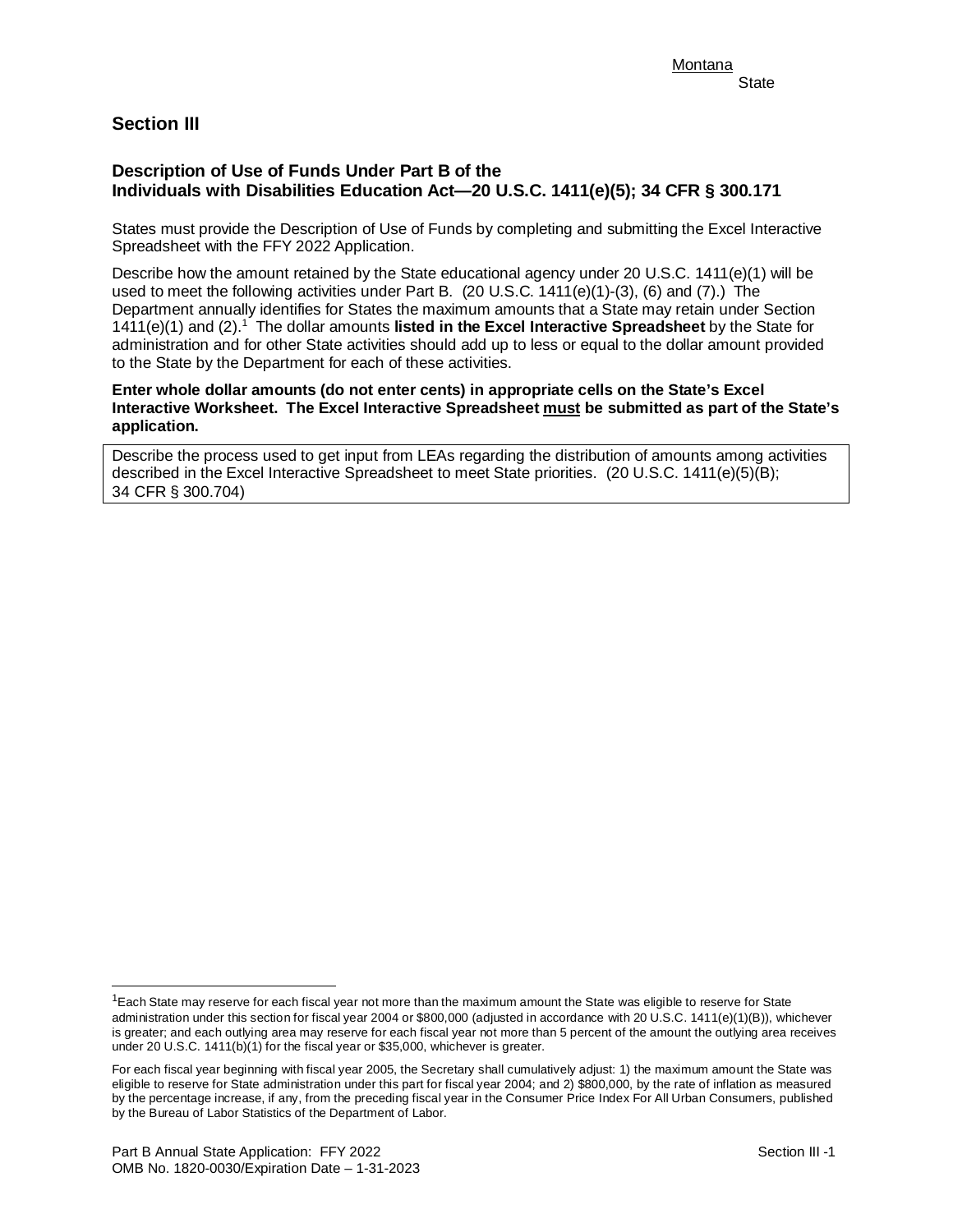# **Section IV**

## **State Administration**

Section 608(a) of the IDEA requires each State that receives funds under this title to:

- (1) ensure that any State rules, regulations, and policies relating to this title conform to the purposes of this title;
- (2) identify in writing to local educational agencies located in the State and the Secretary any such rule, regulation, or policy as a State-imposed requirement that is not required by this title and Federal regulations; and
- and schools located in the State are subject under this title. (3) minimize the number of rules, regulations, and policies to which the local educational agencies

 writing of such State-imposed rules, regulations or policies. (20 U.S.C. 1407(a); 34 CFR § 300.199) States must attach to this application a list identifying any rule, regulation, or policy that is State-imposed (not required by IDEA or Federal regulations). If there are no such State-imposed rules, regulations, or policies, please so indicate. In addition, the State is required to inform local educational agencies in

#### **State Imposed Administrative Rules**

 determined that more clarity is needed than provided by the federal regulation; federal regulation requires State statues, administrative rules and policies for special education are only adopted when it is the state to adopt procedures to implement the Act and/or a rule was required to ensure the rights of a child.

Following is a list of the state administrative rules which have been identified as imposing some additional requirements on LEAs which are not specifically addressed in current final federal regulation under IDEA 2004. Following each of the rules is a comment as to why the rule was adopted and its implications for LEAs.

## **ARM 10.16.3320 Request for Initial Evaluation**

- (1) In accordance with 34 CFR 300.301(b) either a parent or public agency, as defined in 34 CFR 300.33, may initiate a request for an initial evaluation.
- (2) A local education agency shall establish procedures for requesting an initial evaluation which include methods for collecting information to determine whether a comprehensive educational evaluation is necessary and they types of evaluations warranted.
- (a) When the request for initial evaluation is made by an LEA, the request must include a statement of the reasons for the request, including documentation of regular education interventions for students enrolled in school, and the signature of the person making the request.
- (b) When the request for initial evaluation is made by a parent, the request must include a statement of the reasons for the request and the signature of the person making the request.
- (c) All requests shall document the suspicion that the student may have a disability which adversely affects the student's educational performance to the degree that the student needs special education and related services.
- (d) If a comprehensive educational evaluation in accordance with 34 CFR 300.301 through 300.311 is warranted, the local educational agency shall obtain consent of the parent before conducting a comprehensive educational evaluation.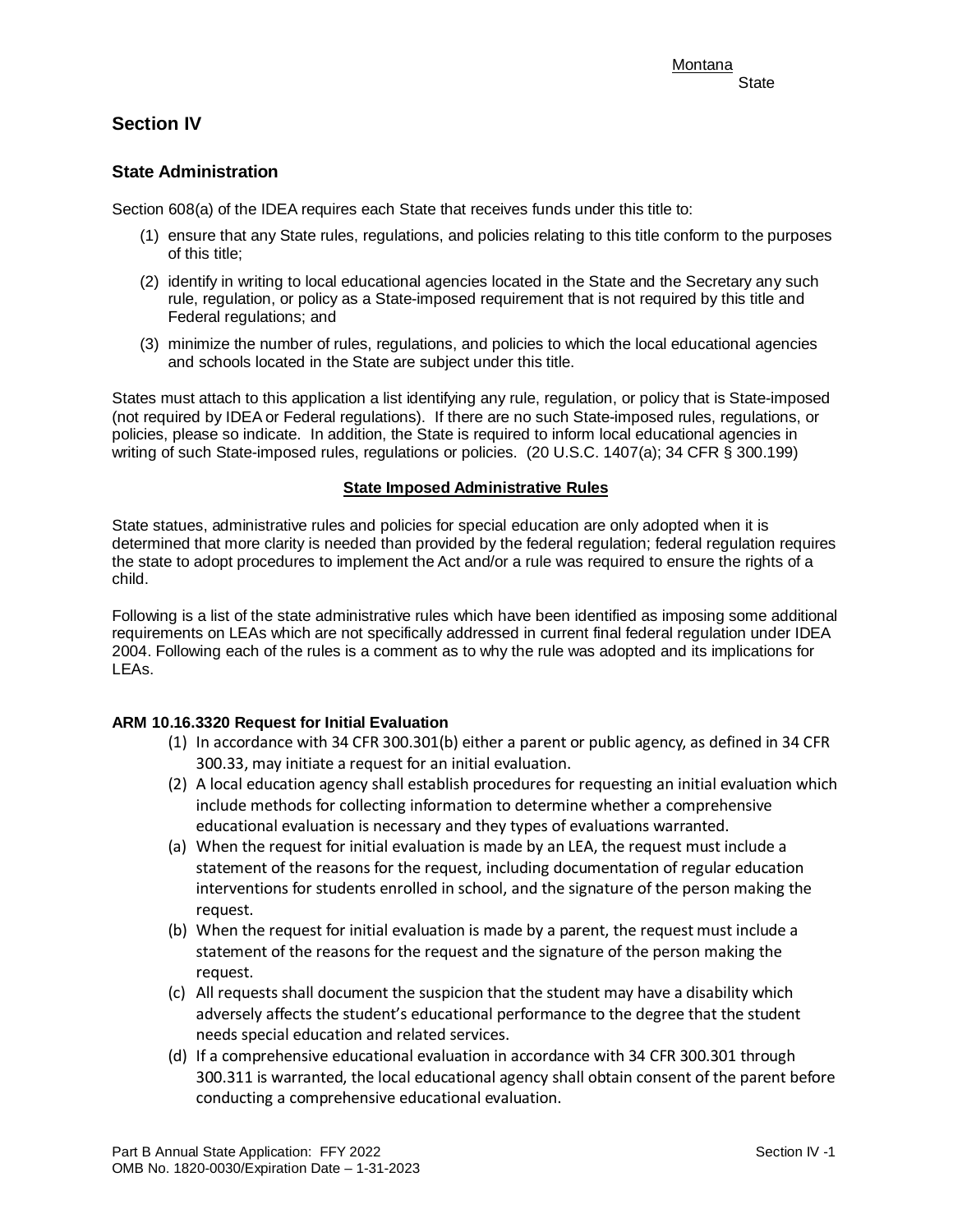(3) If the local education agency does not suspect that the child has a disability and denies the request for an initial evaluation, the local educational agency must provide written notice to the parents, consistent with 34 CFR 300.503(b) of the Individuals with Disabilities Education Act. The parent may challenge such a refusal by requesting a due process hearing.

**Comment**: This rule requires documentation of the request for initial evaluation and identifies the standards for documenting why there is reason to suspect the presence of a disability. The documentation required by this administrative rule is considered to be essential when planning the evaluation to ensure consistency with IDEA 2004 requirements that the child is assessed in all areas of suspected disability.

## **ARM 10.16.3321 Comprehensive Educational Evaluation Process and Reevaluations**

- (1) An evaluation of the student must be conducted in accordance with the requirements of 34 CFR 300.301 through 300.311 and 34 CFR 300.321.
- (2) For initial evaluations, the evaluation report must include the information necessary to address criteria established in ARM 10.16.3010 through 10.16.3022.
- terms understandable to all team members. (3) The evaluation report shall include statements of implications for educational planning in
- (4) The evaluation report shall include a statement as to why the student needs special education and related services.
- (5) All evaluation reports will identify a disability category or categories for each student.
- (6) For an initial evaluation only, the following additional team members are required when a student is being evaluated in the specified category of disability:
	- (a) Emotional disturbance, traumatic brain injury, specific learning disability, or cognitive delay requires a school psychologist;
	- (b) Speech-language impairment, deaf/blindness, traumatic brain injury requires a speech language pathologist;
	- (c) Autism requires a school psychologist and speech language pathologist; and
	- (d) Deafness or hearing impairment requires a speech language pathologist or audiologist.

 **Comment:** The language in (6) helps to ensure that personnel who have a special knowledge regarding the suspected disability are included in the initial evaluation team.

## **ARM 10.16.3346 Aversive Treatment Procedures**

- who exhibits behaviors which pose a risk of physical harm to the student or others, or a risk of (1) Positive behavioral interventions based on the results of a functional behavioral assessment shall serve as the foundation for any program utilizing aversive procedures to address the behavioral needs of students. Aversive treatment procedures may be appropriate for an individual student significant damage to property, or significantly disruptive or dangerous behaviors which cannot be modified solely through the use of positive behavioral interventions. Aversive treatment procedures must be designed to address the behavioral needs of an individual student, be approved by the IEP team, and may not be used as punishment, for the convenience of staff, or as a substitute for positive behavioral interventions.
- (2) Aversive treatment procedures are defined as:
	- (a) Physical restraint, other than as provided in 20-4-302, MCA, when the IEP team has determined that the frequency, intensity or duration of the restraint warrants an aversive treatment procedure; and
	- (b) Isolation time-out which results in the removal of a student to an isolation room under the following conditions:
		- (i) The student is alone in the isolation room during the period of isolation;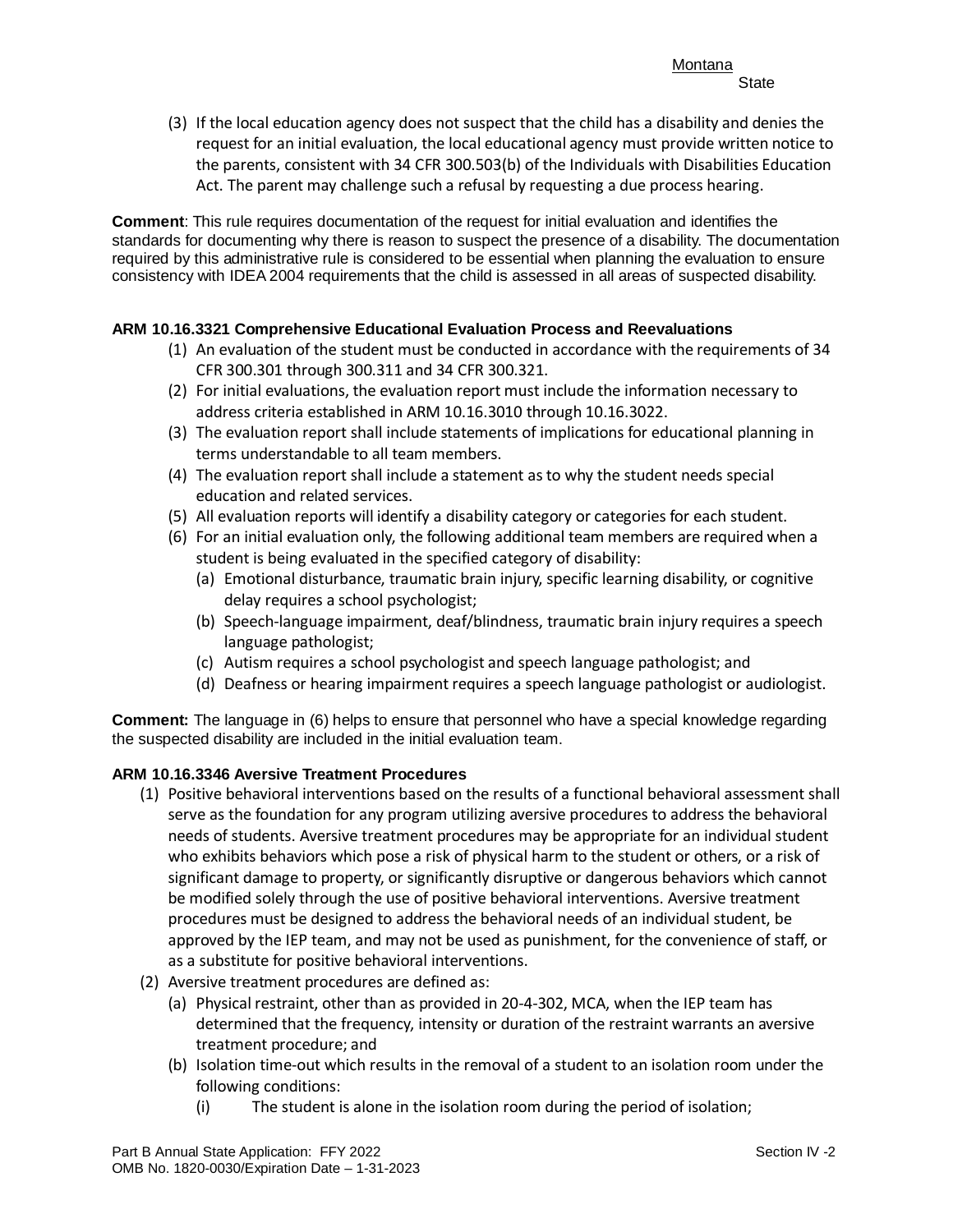- (ii) The student is prevented from exiting the isolation room during the period of isolation;
- (iii) The door to the isolation room remains closed during the period of isolation; and
- (iv) The student is prohibited from participating in activities occurring outside of the isolation room and from interacting throughout the entire period of isolation.
- (3) Any student in isolation time-out must be under the direct constant visual observation of a designated staff person throughout the entire period of isolation.
- (4) The following procedures are prohibited:
	- (a) Any procedures solely intended to cause physical pain;
	- (b) Isolation in a locked room or mechanical restraint, except in residential treatment facilities and psychiatric hospitals as defined in 20-7-436, MCA, when prescribed by a physician as part of a treatment plan when implemented in compliance with relevant federal and state law;
	- (c) The withholding of a meal for a period of greater than one hour from its scheduled starting time;
	- (d) Aversive mists, noxious odors, and unpleasant tastes applied by spray or other means to cause an aversive physical sensation; and
	- (e) Mechanical restraint that physically restricts a student's movement through the use upon the student of any mechanical or restrictive device which is not intended for medical reasons.
- (5) Exclusion time-out is not considered an aversive treatment procedure. Exclusion time-out is defined as any removal of a student from a regularly scheduled activity for disciplinary purposes that does not result in placing the student in an isolation room under all of the conditions described in (2)(b).
- (6) IEPs may include the use of aversive treatment procedures only when:
	- (a) Subsequent to a functional behavioral assessment, a series of no less than two written positive behavioral intervention strategies, which were designed to target the behavior to be changed were previously implemented;
	- (b) The IEP team includes a person trained and knowledgeable about best practices in the application of positive behavioral interventions, aversive treatment procedures and nonaversive alternatives for de-escalation of behaviors; and
	- (c) A written behavioral intervention plan using aversive treatment procedures is developed and incorporated as part of the IEP.
- (7) A behavioral intervention plan using aversive treatment procedures must be in writing and shall:
	- (a) Include a statement describing no less than two positive behavioral intervention strategies previously attempted and the results of these interventions, as described in (6)(a);
	- (b) Describe the target behavior(s) that will be consequented with the use of the aversive treatment procedure(s);
	- (c) Include short-term objective(s) with measurable criteria stating the expected change in the target behavior(s);
	- (d) Provide a written description of the aversive treatment procedure(s);
	- (e) Specify a time limit for the use of the aversive treatment procedure for any one instance;
	- (f) Include data collection procedures for recording each application of the aversive treatment(s);
	- (g) State when the IEP team will meet to review the ongoing use, modification, or termination of the aversive procedure;
	- (h) Designate an individual responsible for ongoing review and analysis of the data in the target behavior;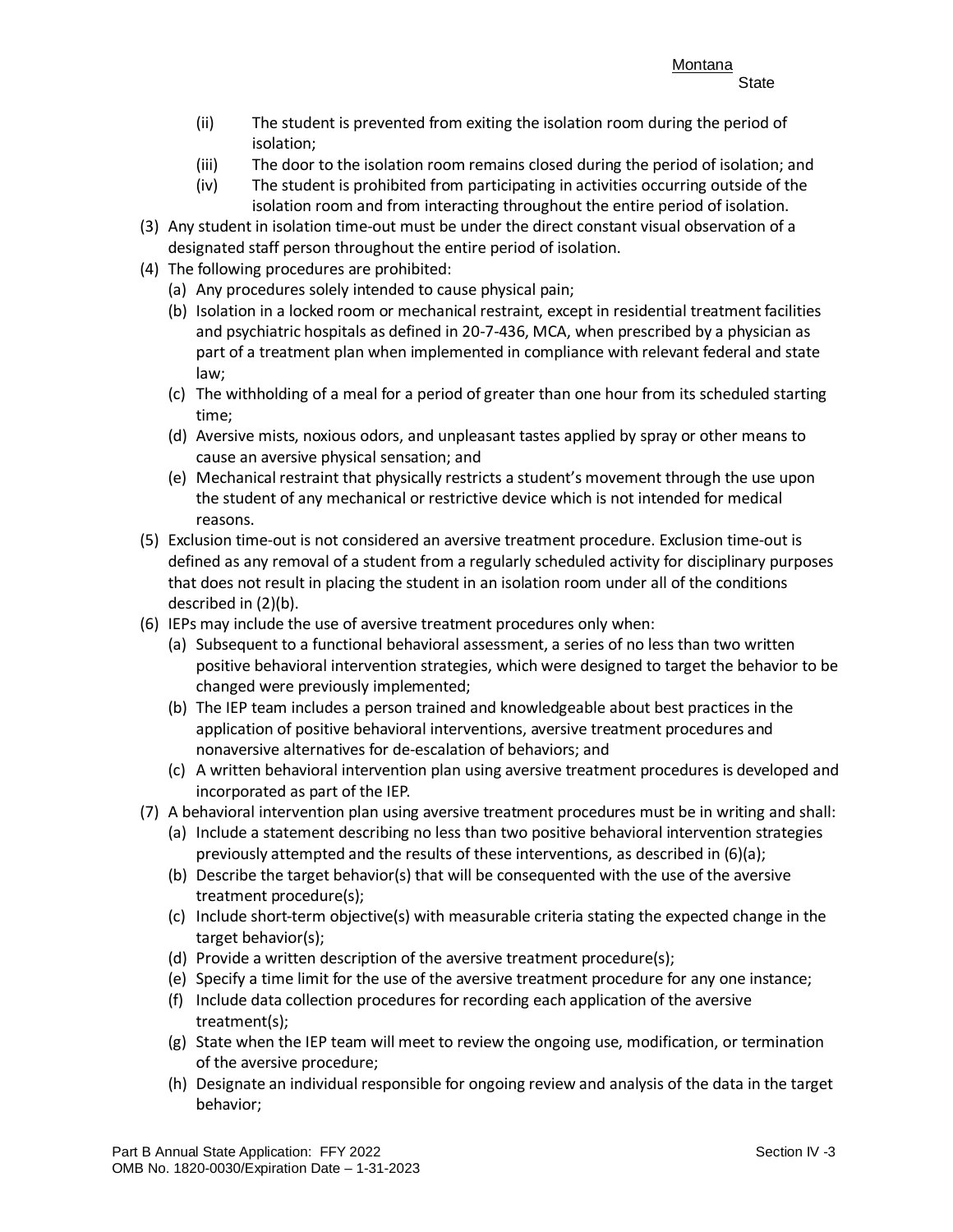- (i) State how the student's parents will be regularly informed of the progress toward the shortterm objectives in the IEP at a frequency no less than is required in 34 CFR 300.347; and
- (j) State whether any standard school disciplinary measures are waived.
- (8) When an aversive treatment plan is incorporated in the IEP, the parents must be informed that their consent to the IEP includes consent for the aversive treatment plan. Failure to obtain consent is subject to due process proceedings under ARM 10.16.3507 through 10.16.3523.
- used, in writing, or orally if in writing is not possible, in their native language each time an (9) Parents must be informed as soon as possible, but no more than 24 hours after the procedure is aversive procedure is implemented on their child.

**Comment**: The above rule is state imposed and not required by IDEA 2004. The rule was adopted at the request of stakeholders, to ensure the rights of children are protected, and that children are not subjected to aversive procedures as punishment, for the convenience of staff, or as a substitute for positive behavioral interventions.

## **ARM 10.16.3505 Parental Consent**

- (1) The local education agency shall implement consent procedures as described in 34 CFR 300.300 and consistent with this rule.
- education and related services shall be obtained by the local educational or public agency prior (2) Written parental consent for initial and annual placement of a student with disabilities in special to the placement.
	- (a) The local education agency shall maintain written documentation of the date of parental consent for initial and annual placement.
	- IEP services or interim placement, the student's new IEP would be implemented in the areas (b) If the parents and local educational agency cannot agree on the IEP but can agree on certain of agreement and the student's last agreed-upon IEP would remain in effect in the areas of disagreement until the disagreement is resolved.
	- (c) When parental consent for annual placement has not been obtained and has not been specifically refused, the local educational agency shall informally attempt to obtain consent from the parent.
		- educational agency shall send written notice to the parent requesting approval and (i) Is parental consent cannot be obtained within a reasonable time, the local starting that the student with disabilities shall be provided special education and related services according to the student's individualized education program (IEP) as developed by the local educational agency 15 days from the date of the notice.
		- (ii) If no response from the parent is obtained, the local educational agency shall provide the student special education and related services according to the student's IEP without parental consent subject to the parent's right to an impartial due process hearing under ARM 10.16.3507 through 10.16.3523.

 consent only for the initial placement. Montana has a long-standing history of valuing parental **Comment**: The language in (2) of the above administrative rule requires annual parent consent for the IEP. This exceeds the requirements of the final regulations under IDEA 2004, which requires parent involvement in their child's educational program as demonstrated by this administrative rule. It is felt that this requirement has had a positive impact on children's educational programs and outcomes.

#### **ARM 10.16.3560 Special Education Records**

 Educational Rights and Privacy Act (FERPA) and its implementing regulations at 34 CFR, part 99, (1) School records and confidentiality of information must follow the provisions under the Family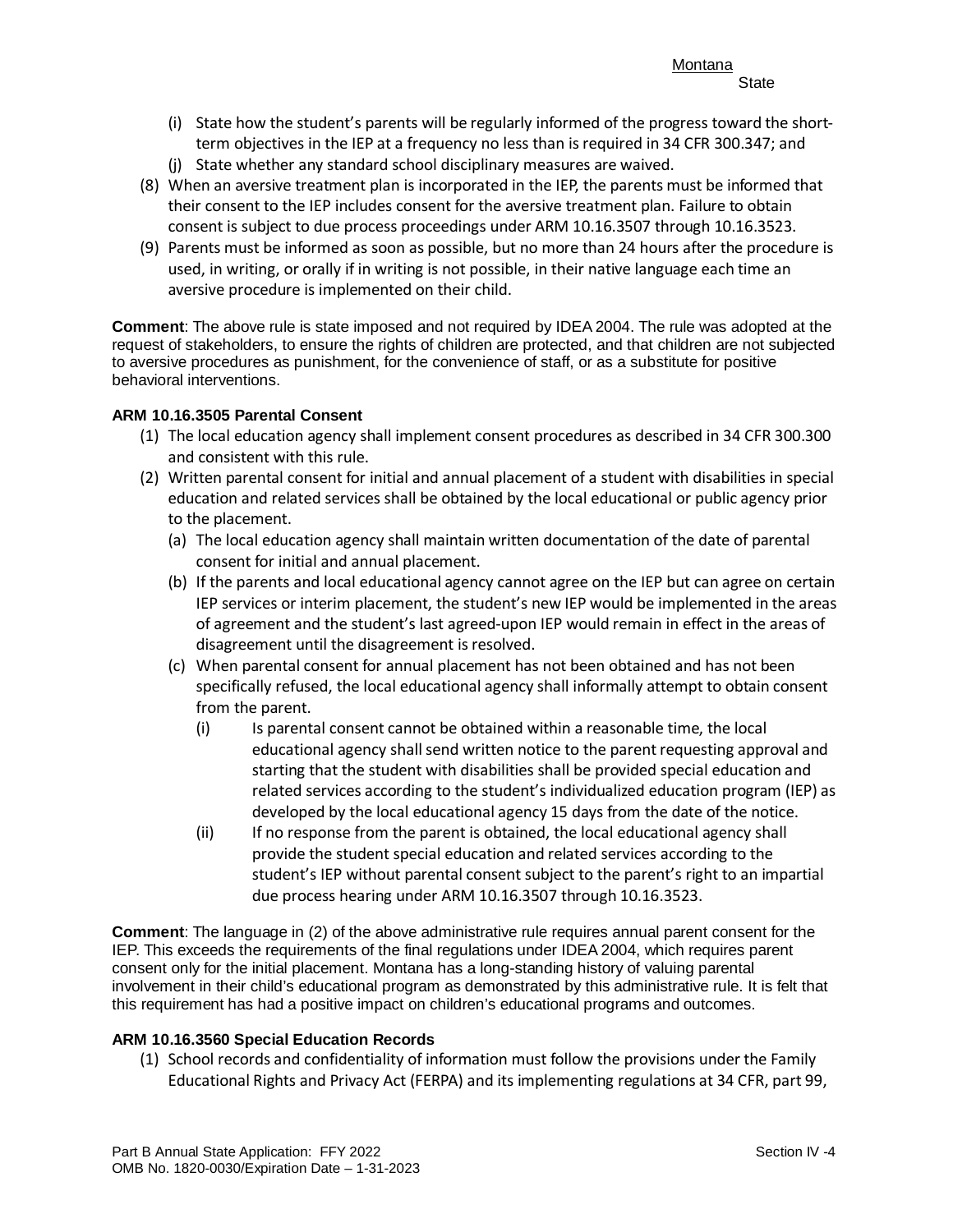and must follow the provisions established for special education under IDEA and its implementing regulations at 34 CFR 500.610 through 500.626.

(2) The special education record shall include access log, request for initial evaluation, permission for evaluation, summaries of assessments, test protocols, and other information that are not subject to sole possession requirements of FERPA, evaluation reports, individualized education programs, and reports of the student's progress toward meeting annual goals of the individualized education program.

 demonstrate that the requirements under IDEA have been addressed for the student, and that parental **Comment**: The language in (2) of the above administrative rule is state imposed. The purpose of the language is to ensure a student's special education record contains all the documentation necessary to rights have been addressed. The requirement also assists parents in knowing what special education documentation is included in a student's special education record.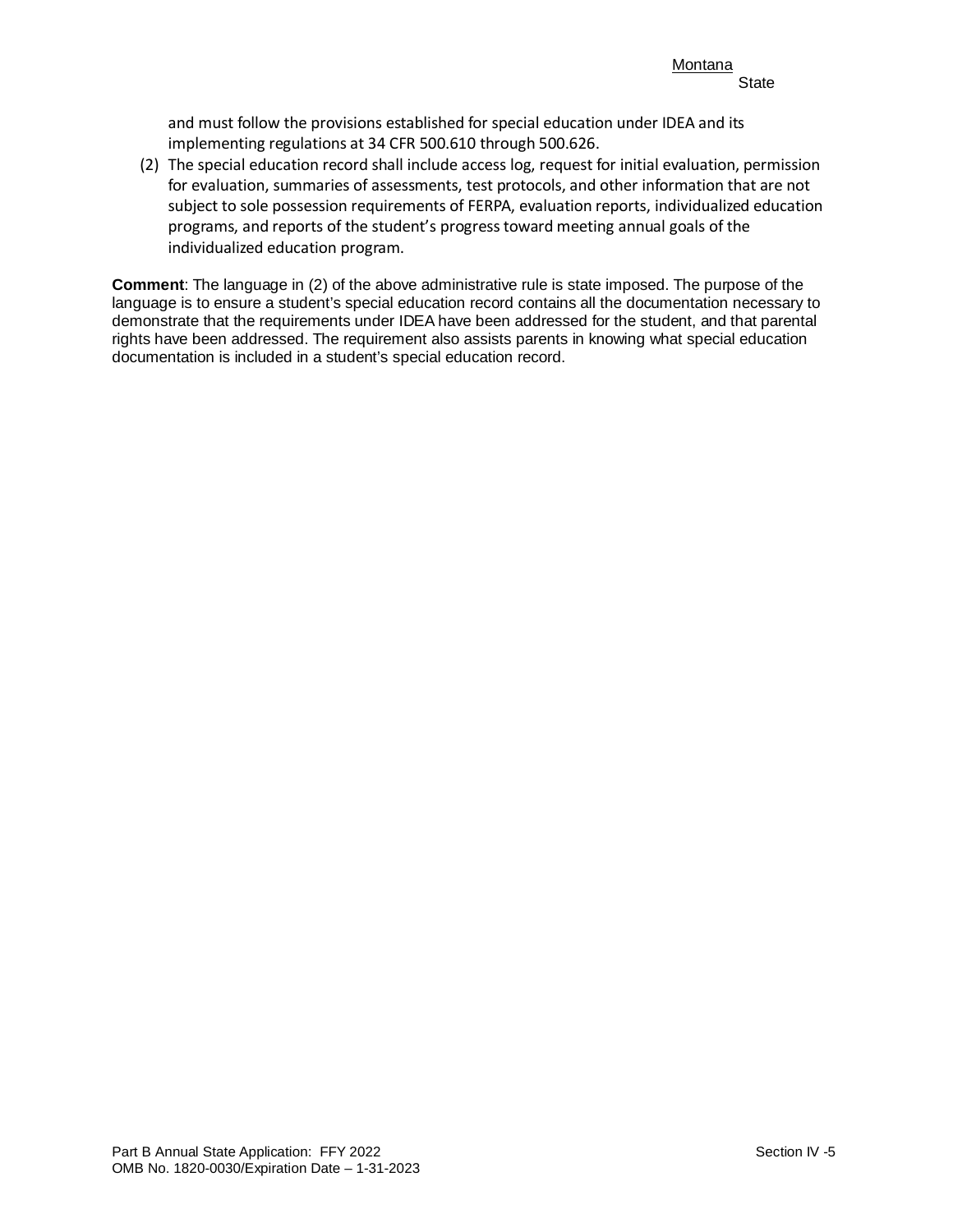# **Section V**

## A. Maintenance of State Financial Support

Pursuant to the authority established in IDEA section 618(a)(3), each applicant for funds under section 611 must provide the following State fiscal data with a certification of its accuracy by the State budget office or an authorized representative thereof. Amounts should be shown in whole dollars and are for the State fiscal year (SFY). States may meet the maintenance of State financial support (MFS) requirement in IDEA section 612(a)(18) and 34 CFR § 300.163 on either a total or per capita basis. In order to complete Section V.A of the Application. States must provide in whole dollars the total amount of State financial support made available for special education and related services for children with disabilities during SFYs 2020 and 2021. However, if a State met the MFS requirement on a per capita basis, it must complete the first chart and then may also complete the second chart by providing, in whole dollars, the amount of State financial support made available for special education and related services per child with a disability during SFYs 2020 and 2021.

#### Total Amount of State Financial Support Made Available for Special Education and Related **Services for Children with Disabilities**

| <b>SFY 2020</b> | \$51,489,733 |
|-----------------|--------------|
| <b>SFY 2021</b> | \$51,492,613 |

#### Per capita amount of State Financial Support Made Available for Special Education and Related **Services for Children with Disabilities**

| <b>SFY 2020</b> |  |
|-----------------|--|
| <b>SFY 2021</b> |  |
|                 |  |

Jay Phillips State Budget Officer or Authorized Representative (Printed Name)

 $3 - 3 - 22$ 

Signature of State Budget Officer or Authorized Representative

Date